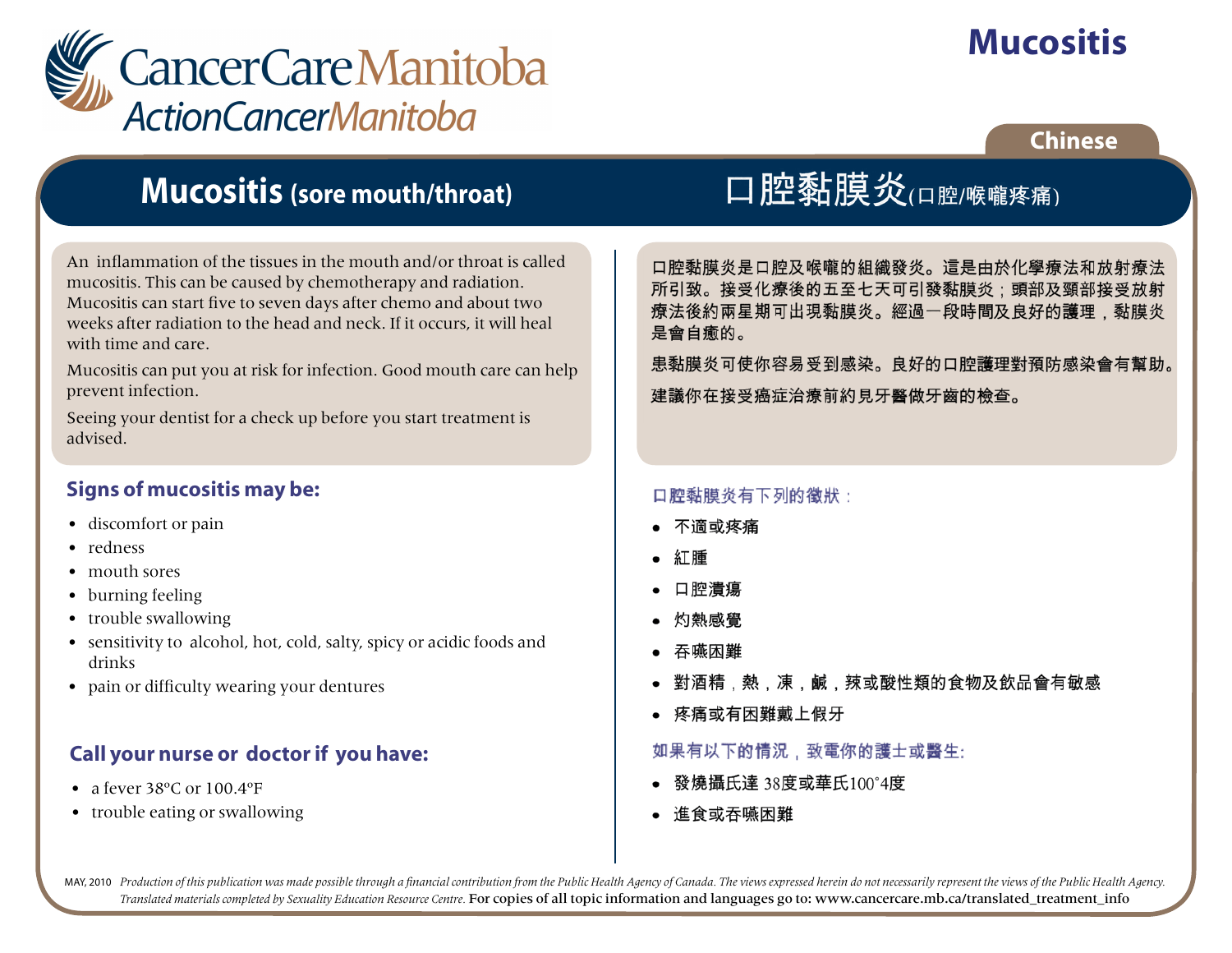

## **Mucositis (sore mouth/throat)**

- white spots in your mouth or on your tongue
- sores in your mouth and/or on your lips

You will require medication to treat these symptoms.

#### **Mouth Care Tips**

- Brush your teeth and tongue with a very soft toothbrush. Use a toothpaste with no peroxide, tartar control or fluoride. Example: Biotene, Sensodyne
- Avoid mouthwashes that contain alcohol.
- Rinse your mouth after eating and before bed. Use one half teaspoon of salt or baking soda to one cup of warm water.
- Do not smoke.
- Do not floss if your blood is low while on chemotherapy.
- If you are having radiation to the head and neck do not floss at all.
- Keep your mouth and lips moist. Sip water often and use lip balm.
- Suck on ice chips, if receiving 5FU (fluorouracil) chemotherapy.

#### **If mucositis occurs:**

- Eat soft, moist foods that are at room temperature.
- Avoid acidic foods/drinks such as oranges, tomatoes and fruit juices.
- Avoid crunchy and spicy foods.
- Ask to speak to a dietitian.

# 口腔黏膜炎(口腔/喉嚨疼痛)

- 口腔內或舌頭出現白色斑點
- 口腔及唇上出現潰瘍

這些徵狀你需要藥物治療。

#### 口腔護理的提示

- 使用超柔軟的牙刷刷牙及舌頭。使用不含過氧化氫 (peroxide), 控制牙石(tartar control)或氟(fluoride)的牙膏。 例如: Biotene, Sensodyne
- 避免用含酒精成份的漱口水。
- 進食後及睡眠前用一杯暖水加入半茶匙鹽或梳打粉漱口。
- 不要吸煙。
- 在接受化學療法期間如果有貧血便不要使用牙線。
- 如果你的頭部及頸部接受放射療法絕對不能使用牙線。
- 保持口腔及口唇濕潤。經常吸啜飲料及使用潤唇膏。
- 如你正在接受 5FU (fluorouracil) 化學療法,可含啜冰塊。

#### 如出現口腔黏膜炎:

- 食柔軟而濕潤的室温食物。
- 避免酸性食物/飲品,例如:橙,番茄及果汁。
- 避免硬脆及辛辣的食物。
- 聯絡及詢問營養師。

MAY, 2010 Production of this publication was made possible through a financial contribution from the Public Health Agency of Canada. The views expressed herein do not necessarily represent the views of the Public Health Ag *Translated materials completed by Sexuality Education Resource Centre.* For copies of all topic information and languages go to: www.cancercare.mb.ca/translated\_treatment\_info

### **Chinese**